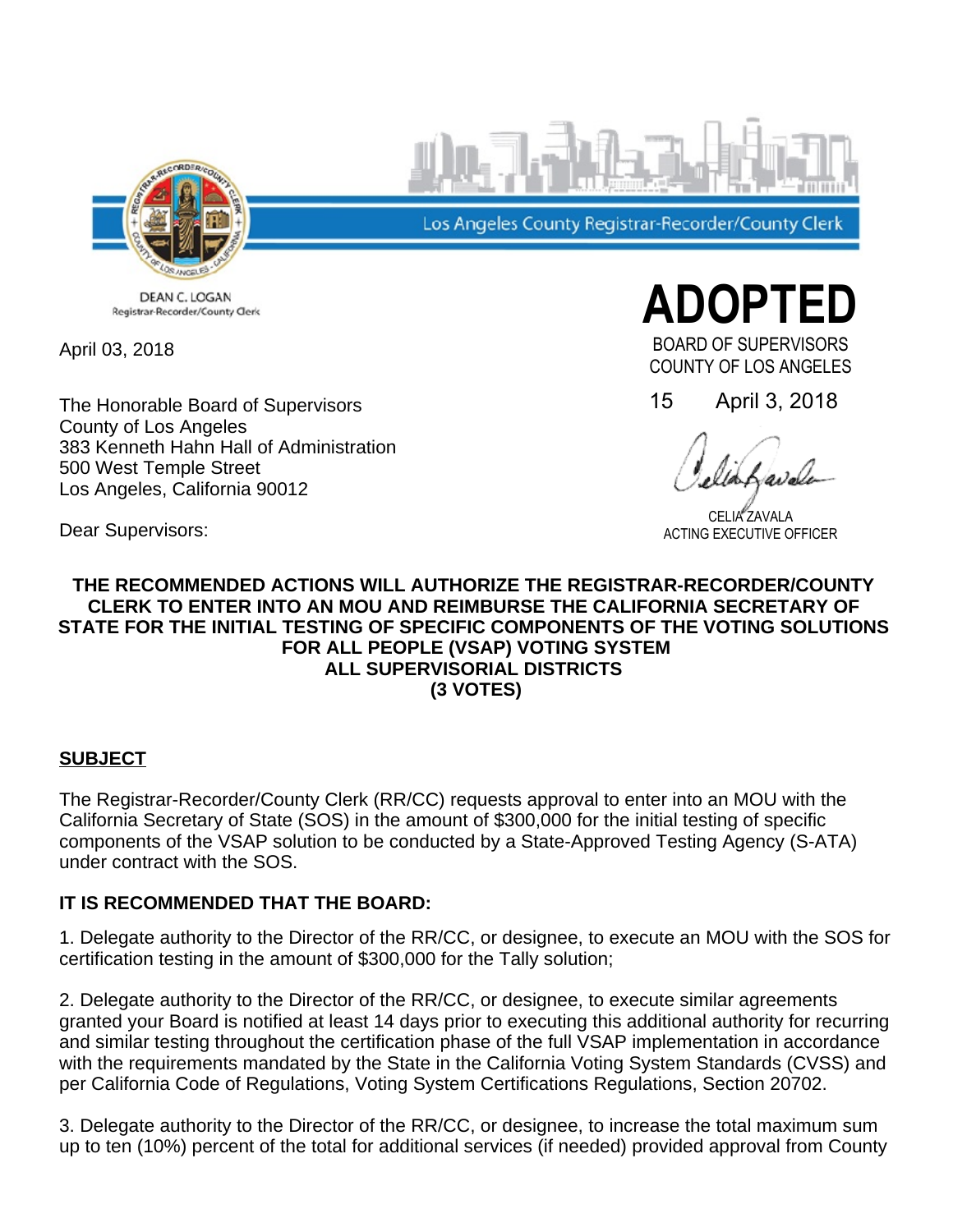The Honorable Board of Supervisors 4/3/2018 Page 2

Counsel and Chief Executive Office is obtained.

## **PURPOSE/JUSTIFICATION OF RECOMMENDED ACTION**

VSAP was developed by the RR/CC to address an aging voting system and an increasingly large and complex electorate. The project has taken a collaborative approach to voting system design and implementation that has put voters at the center of the process and maximized stakeholder participation.

The Department is currently in Phase Four (Manufacturing and Certification) of the program, which includes development and testing of the VSAP Tally solution, as well as the solicitation, evaluation and selection of a system integrator who will manufacture the remaining components of the VSAP and obtain system certification for the full VSAP implementation.

The CVSS provide a set of requirements against which voting systems shall be tested to determine if they provide all the basic functionality, accessibility, and security capabilities required of voting systems in California. The CVSS specify the required functionality, performance characteristics, documentation, and test evaluation criteria for the certification of voting systems.

#### **Implementation of Strategic Plan Goals**

This request supports the County Strategic Plan as follows:

Goal No. III, Realize Tomorrow's Government Today: Our increasingly dynamic and complex environment challenges our collective abilities to respond to public needs and expectations. We want to be an innovative, flexible, effective, and transparent partner focused on advancing the common good.

## **FISCAL IMPACT/FINANCING**

Funding for the certification testing of the VSAP Tally solution in accordance with the requirements mandated by the CVSS is included in the Department's FY 2017-18 Budget. Funds will be deposited into an Agency Trust Account set up by the SOS for this specific purpose.

If the initial deposit is not sufficient to reimburse the cost of all expenditures associated with the examination of the voting system, the Secretary of State's office will require an additional deposit of funds into the Agency Trust Account to be received by the Office of Voting Systems Technology Assessment of the Secretary of State's office as directed. Additional funding to augment the initial MOU and/or for future testing will be requested through the annual budget process.

# **FACTS AND PROVISIONS/LEGAL REQUIREMENTS**

The Secretary of State requires prospective voting system's managers to submit an application for the certification testing. Only after the Office of Voting Systems Technology Assessment of the Secretary of State's office has received a completed application, including the deposit of funds into an Agency Trust Account sufficient to guarantee and reimburse the cost of any expenditures associated with the examination of the voting system, may an examination begin. No application shall be deemed to be complete until all required documentation and funds for examination have been submitted to the Secretary of State's office.